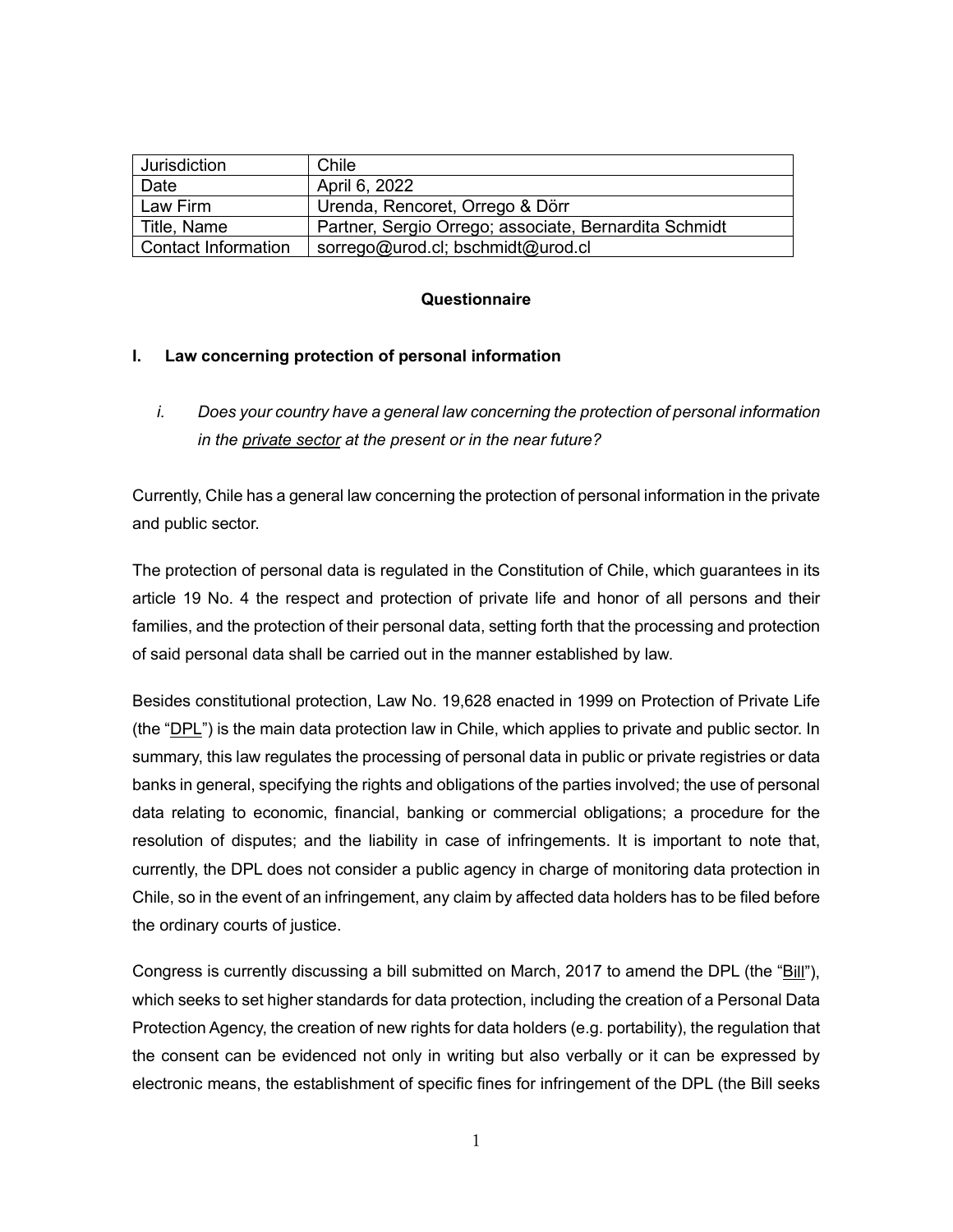to materially increase fines depending on the seriousness of the breach), the creation of a special category of personal data (of boys, girls and teenagers), the regulation of international transfer of personal data, etc.

There is no clear date for the approval and enactment of said Bill. If passed, the Bill would largely align Chilean law on data protection with the EU's General Data Protection Regulation.

# *ii. Does your country have a general law concerning protection of personal information in the public sector at the present or in the near future?*

As mentioned, the Constitution of Chile protects personal information in the private and public sector. Also, law No. 19,628 on the Protection of Private Life applies to public sector, specifically regulating the processing of data by public entities in Title IV.

*iii. Does your country have laws concerning protection of personal information which apply in individual (specific) sectors at the present or in the near future? (If yes, please describe outline.)* 

Currently, other laws and regulations refer to or contain certain data privacy provisions, such as:

- Chilean Labor Code: states that the employer shall maintain confidentiality of all private information and data of the employee to which it has access due to the labor relationship (article 154 bis). Also, it expressly states that employers can exercise their rights within the limits imposed by the Constitution, especially regarding respect of privacy (article 5).
- Law No. 20,575: establishes the 'purpose principle' for the processing of certain personal data for commercial risk assessment and credit granting process.
- Law No. 20,584 (regulates the rights and duties of individuals in connection with healthcare actions): pursuant to this law, all information that arises from patient files, studies and other documents that register medical treatments or procedures will be considered as sensitive data. Also, this law establishes the obligation of healthcare professionals to maintain patient data confidential and to comply with the principle of purpose limitation.
- Law No. 19,496 (Consumer Protection Act): establishes the regulation regarding unsolicited commercial marketing on the protection of consumers' rights. Recently the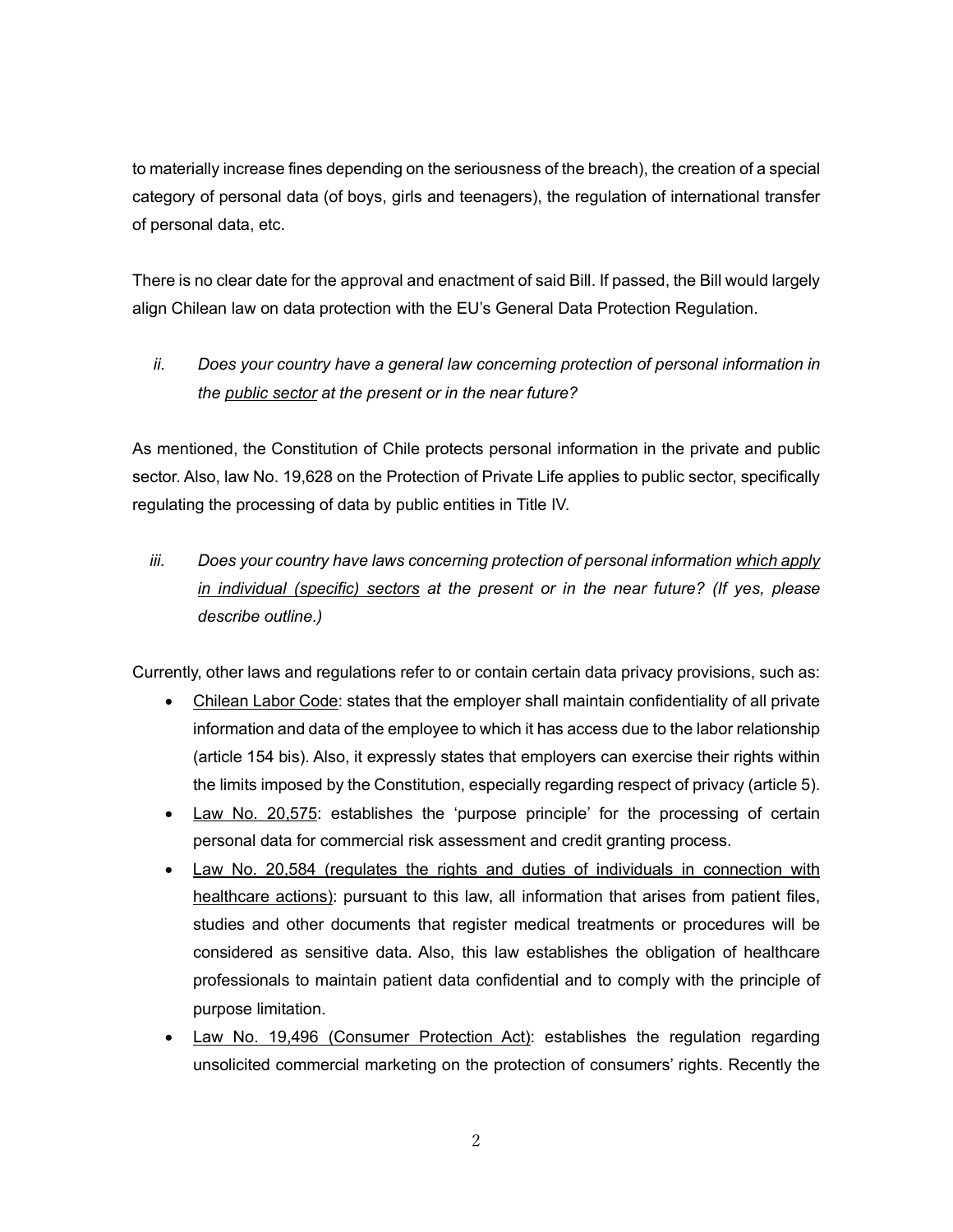*Servicio Nacional del Consumidor* (National Consumer Service or "SERNAC") has some supervisory powers regarding personal data of consumers processed within a consumer relationship.

- Decree with Force of Law No. 3/1997 (General Law of Banks): article 154 establishes the confidentiality of individuals' transactions with and through banks.
- Law No. 20,285 on access to public information: article 33 m) establishes that one of the functions of the *Consejo para la Transparencia* (Council for Transparency) is to ensure compliance with the DPL by public entities.

# **Where all of the answers to the question of I.(i), (ii) and (iii) is "no", please skip to IV.**

# **II. The basic information of the regulation concerning protection of personal information.**

- *i. Please fill in the blanks below about all the law concerning personal information mentioned at I. (please add a reply column as necessary).* 
	- a) The title of the law: Constitution of the Republic of Chile

|                   | οf<br>definition<br>The T             | Does not provide a definition.                                                               |
|-------------------|---------------------------------------|----------------------------------------------------------------------------------------------|
|                   | "Personal Information"                |                                                                                              |
| $\left( 2\right)$ | The scope in which the<br>law applies | Fundamental law of Chile, which has a higher rank<br>than the rest of the laws.              |
| (3)               | The territorial scope                 | Applies to the territory of Chile                                                            |
| $\left(4\right)$  | URL                                   | https://www.bcn.cl/leychile/navegar?idNorma=242302                                           |
| (5)               | <b>Effective Date</b>                 | August 11, 1980 (provision regarding protection of<br>personal data was introduced in 2018). |

b) The title of the law : Law No. 19,628

| οf<br>definition<br>The<br>"Personal Information" | Personal data is defined as data related to any<br>information regarding natural person, either identified<br>or identifiable.<br>Sensitive data is defined as personal data referred to<br>individuals' physical or moral characteristics or facts,<br>or circumstances of their private life or intimacy, such<br>as personal habits, race, political views, religious<br>beliefs, physical or mental health and their sexual life. |
|---------------------------------------------------|---------------------------------------------------------------------------------------------------------------------------------------------------------------------------------------------------------------------------------------------------------------------------------------------------------------------------------------------------------------------------------------------------------------------------------------|
| The scope in which the                            | The DPL applies to the processing of personal data in                                                                                                                                                                                                                                                                                                                                                                                 |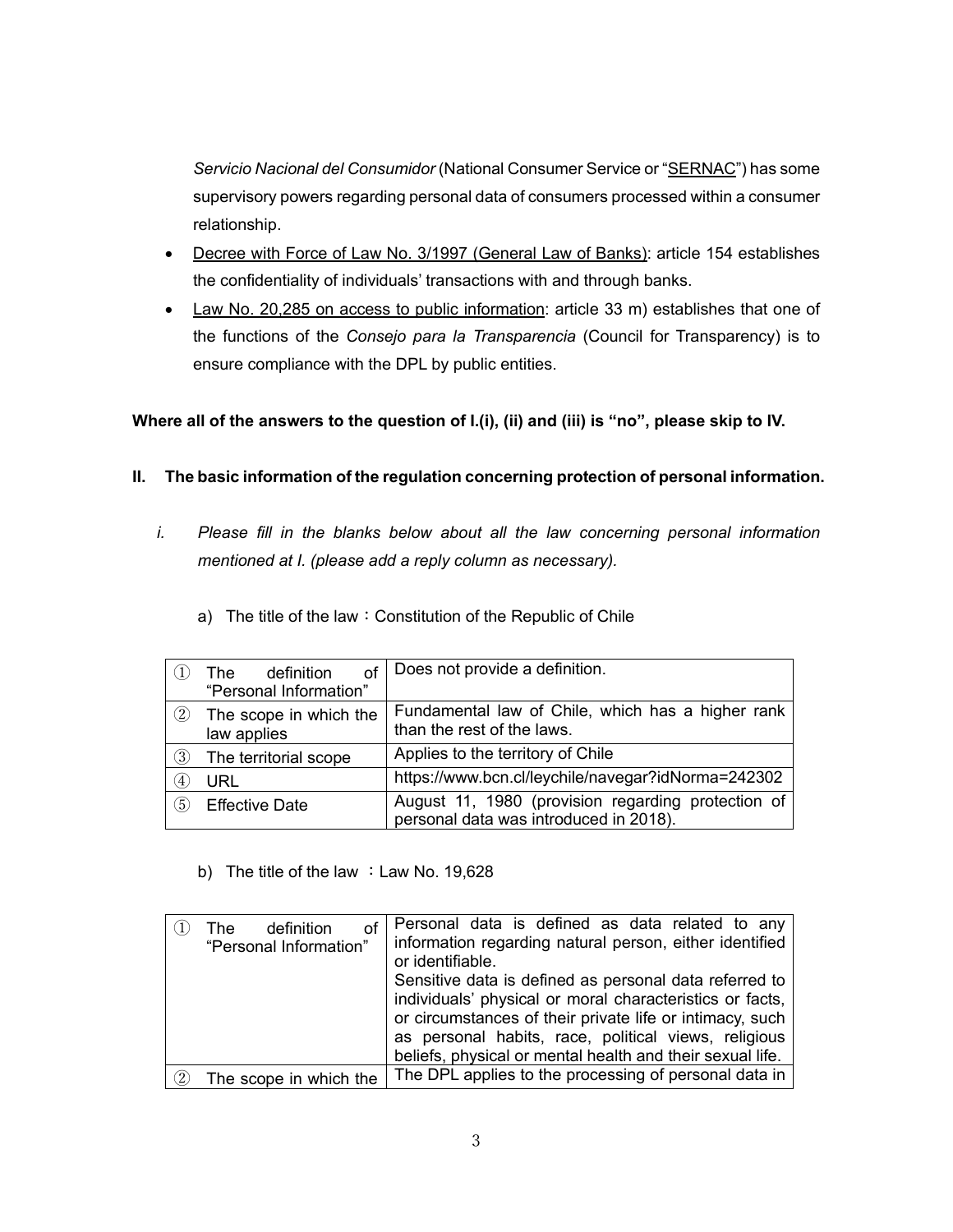| law applies                                | public and private registries or data banks in general.                                                                                                                                                                                                                                                                                       |
|--------------------------------------------|-----------------------------------------------------------------------------------------------------------------------------------------------------------------------------------------------------------------------------------------------------------------------------------------------------------------------------------------------|
|                                            | Processing is defined as any operation or set of<br>operations or technical procedure, whether automated<br>or not, that allows to collect, store, record, organize,<br>elaborate, select, extract, confront, interconnect,<br>dissociate, communicate, assign, transfer, transmit, or<br>cancel personal data, or use them in any other way. |
| $\left( 3\right)$<br>The territorial scope | Territory of Chile.                                                                                                                                                                                                                                                                                                                           |
| URL<br>(4)                                 | https://www.bcn.cl/leychile/navegar?idNorma=141599                                                                                                                                                                                                                                                                                            |
| (5)<br><b>Effective Date</b>               | August 28, 1999.                                                                                                                                                                                                                                                                                                                              |

c) The title of the law : Chilean Labor Code

|                  | definition<br>οf<br>The<br>"Personal Information" | Does not provide a definition. Nevertheless, this Code<br>sets forth that the employer shall maintain<br>confidentiality of all private information and data of the<br>employee to which it has access due to the labor<br>relationship (article 154 bis). |
|------------------|---------------------------------------------------|------------------------------------------------------------------------------------------------------------------------------------------------------------------------------------------------------------------------------------------------------------|
| $\rm(2)$         | The scope in which the<br>law applies             | Employment relationship.                                                                                                                                                                                                                                   |
| 3                | The territorial scope                             | Territory of Chile.                                                                                                                                                                                                                                        |
| $\overline{4}$   | URL                                               | https://www.bcn.cl/leychile/navegar?idNorma=20743<br>6&idParte=0                                                                                                                                                                                           |
| $\left(5\right)$ | <b>Effective Date</b>                             | July 6, 1987 (article 154 bis was introduced in 2001).                                                                                                                                                                                                     |

d) The title of the law : Law No. 20,575

|                   | definition<br>of<br>The               | Does not provide a definition.                                                |
|-------------------|---------------------------------------|-------------------------------------------------------------------------------|
|                   | "Personal Information"                |                                                                               |
| $\left( 2\right)$ | The scope in which the<br>law applies | Data processing for commercial risk assessment and<br>credit granting process |
| ③                 | The territorial scope                 | Territory of Chile.                                                           |
| $\left(4\right)$  | URL                                   | https://www.bcn.cl/leychile/navegar?idNorma=1037366                           |
| (5)               | <b>Effective Date</b>                 | February 17, 2012.                                                            |

e) The title of the law : Law No. 20,584

|                     | definition<br>The<br>"Personal Information"                                |  |  | of   Article 12 sets forth that all information that arises from<br>patient files, studies and other documentations of<br>medical treatments or procedures are sensitive data. |  |  |
|---------------------|----------------------------------------------------------------------------|--|--|--------------------------------------------------------------------------------------------------------------------------------------------------------------------------------|--|--|
| $\langle 2 \rangle$ | The scope in which the   Rights and duties of individuals in relation with |  |  |                                                                                                                                                                                |  |  |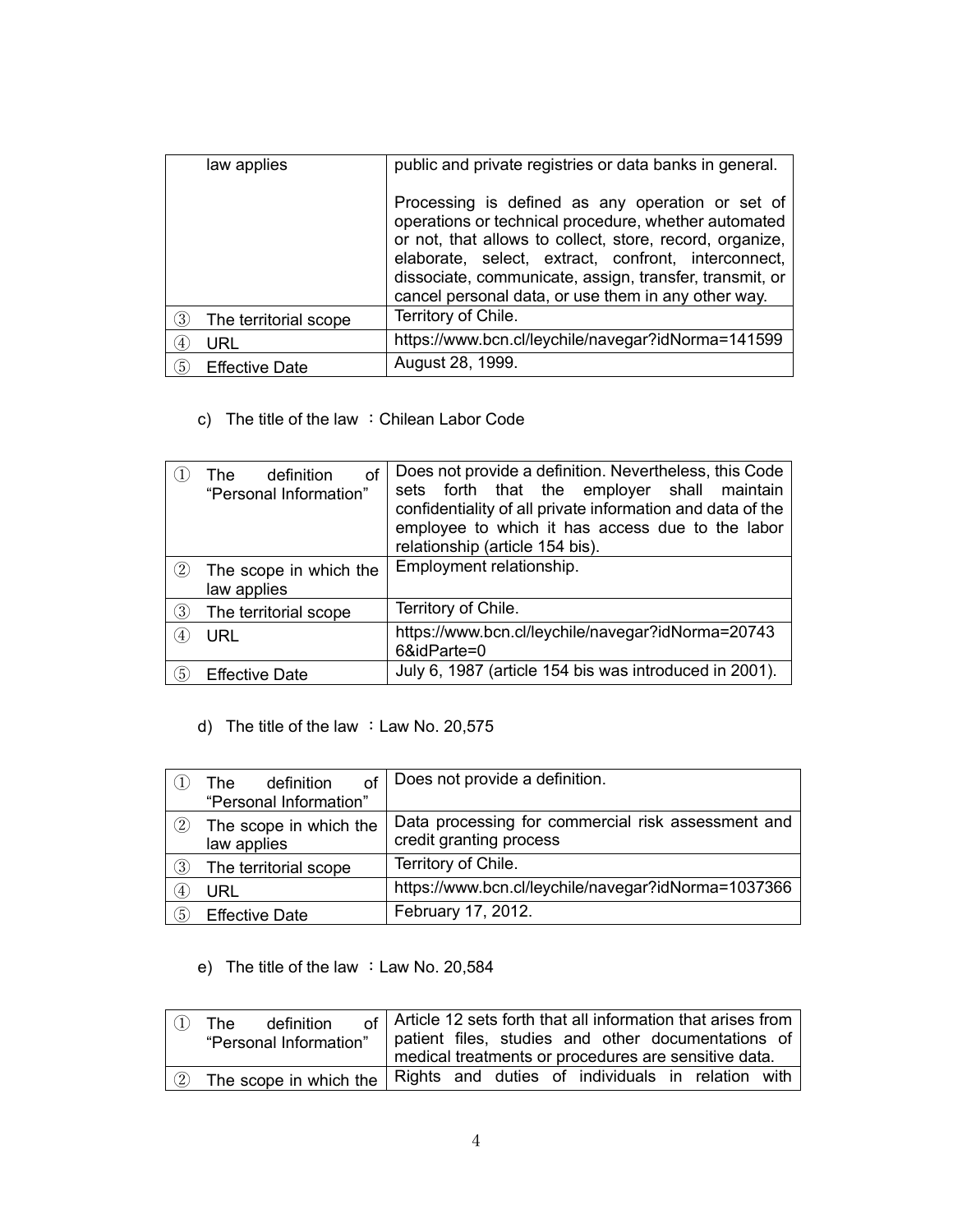|                  | law applies           | healthcare actions.                                 |
|------------------|-----------------------|-----------------------------------------------------|
| 3)               | The territorial scope | Territory of Chile.                                 |
| $\left(4\right)$ | URL                   | https://www.bcn.cl/leychile/navegar?idNorma=1039348 |
| 5                | <b>Effective Date</b> | April 24, 2012.                                     |

## f) The title of the law :Law No. 19,496

|                  | of<br>definition<br>The<br>"Personal Information" | Does not provide a definition.                                                                                 |
|------------------|---------------------------------------------------|----------------------------------------------------------------------------------------------------------------|
| $\circled{2}$    | The scope in which the<br>law applies             | Consumer relationship.                                                                                         |
| 3)               | The territorial scope                             | Territory of Chile.                                                                                            |
| $\left(4\right)$ | <b>URL</b>                                        | https://www.bcn.cl/leychile/navegar?idNorma=1160403                                                            |
| 5)               | <b>Effective Date</b>                             | March 7, 1997 (SERNAC's supervisory powers<br>regarding personal data of consumers was introduced<br>in 2021). |

g) The title of the law : Decree with Force of Law N° 3/1997

|                   | of<br>definition<br>The .<br>"Personal Information" | Does not provide a definition. Nevertheless, article 154<br>establishes that some transactions with banks are<br>covered by secrecy and others by reserve. |
|-------------------|-----------------------------------------------------|------------------------------------------------------------------------------------------------------------------------------------------------------------|
| $\left( 2\right)$ | The scope in which the<br>law applies               | General Law of Banks.                                                                                                                                      |
| $\circled{3}$     | The territorial scope                               | Territory of Chile.                                                                                                                                        |
| (4)               | <b>URL</b>                                          | https://www.bcn.cl/leychile/navegar?idNorma=83135                                                                                                          |
| $\circledS$       | <b>Effective Date</b>                               | April 4, 1960 (provision regarding secrecy and reserve<br>was introduced in 1987).                                                                         |

h) The title of the law : Law No. 20,285

|               | οf<br>definition<br>The | Does not provide a definition.                     |
|---------------|-------------------------|----------------------------------------------------|
|               | "Personal Information"  |                                                    |
| (2)           | The scope in which the  | Access to public information.                      |
|               | law applies             |                                                    |
| $\circled{3}$ | The territorial scope   | Territory of Chile.                                |
| (4)           | URL                     | https://www.bcn.cl/leychile/navegar?idNorma=276363 |
| $\circ$       | <b>Effective Date</b>   | August 20, 2008.                                   |

*ii. If there are any special instructions about the laws, please describe them.*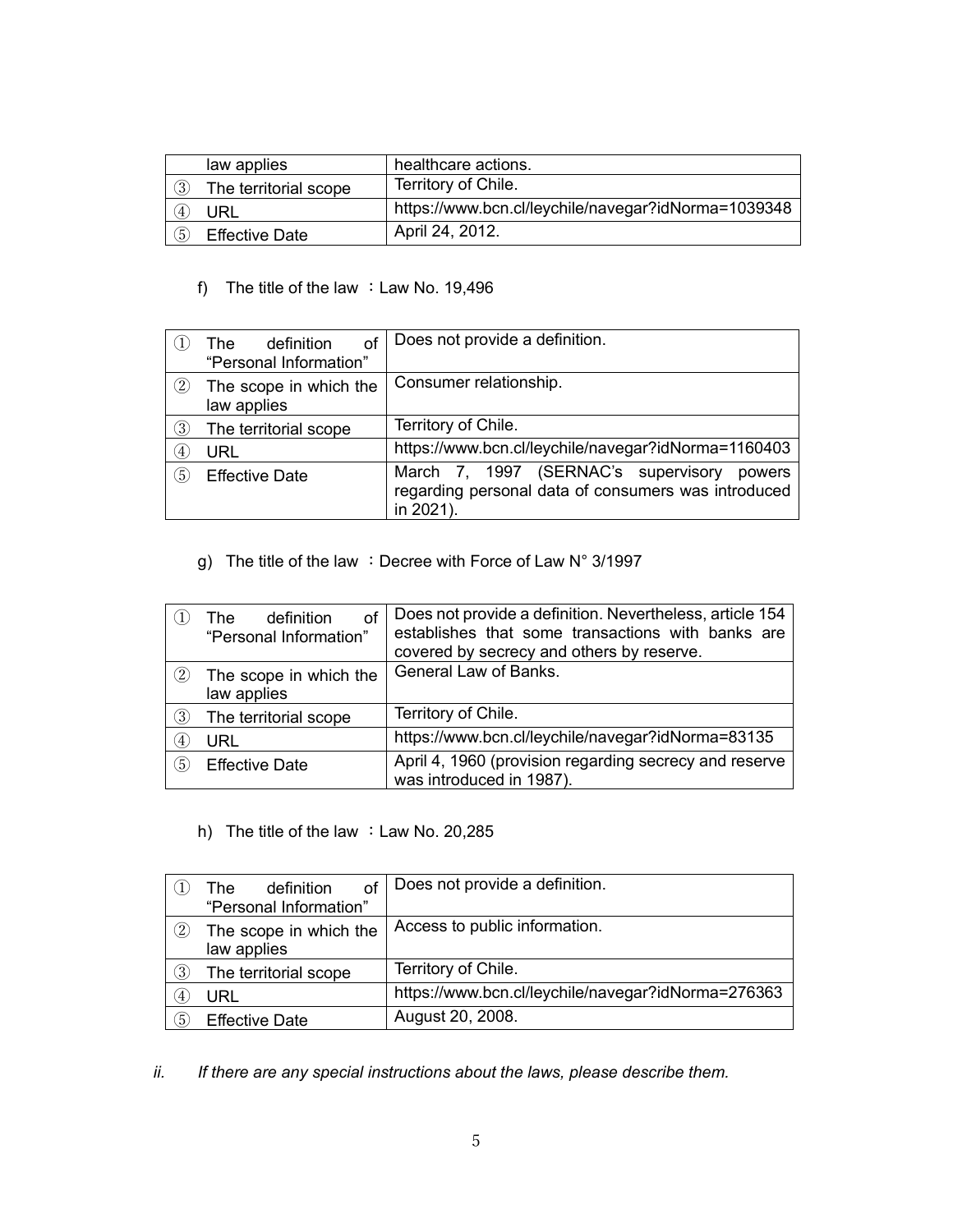Please see above.

## **III. OECD Privacy Principles**

- *i.* If there are any provision of law which embody each OECD Privacy Principle in your *country, please describe the outlines.*  [https://www.oecd.org/sti/ieconomy/oecdguidelinesontheprotectionofprivacyandtransbo](https://www.oecd.org/sti/ieconomy/oecdguidelinesontheprotectionofprivacyandtransborderflowsofpersonaldata.htm) [rderflowsofpersonaldata.htm](https://www.oecd.org/sti/ieconomy/oecdguidelinesontheprotectionofprivacyandtransborderflowsofpersonaldata.htm)
	- (a) Collection Limitation Principle

Pursuant to article 4 of the DPL, processing of personal data can only be carried out when authorized by law or when the data holder expressly consents in writing thereto. However, the DPL considers exceptions (please see section ii.(a) below) which allows personal data to be processed without the data subject´s consent.

With respect to sensitive data, the DPL sets forth that it may only be transferred or used if authorization is granted by law or by the data holder, or if such data is necessary for determining or granting health benefits to the data holder.

(b) Data Quality Principle

Article 9 of the DPL establishes that personal data shall be used solely for the purpose for which it was collected, except if it comes or was collected from publicly available sources. The processed data shall be accurate, current and reflect the actual situation of the data holder.

The party responsible of a data bank where personal data is processed shall eliminate or cancel personal data when there is no legal basis for its storage, or when the personal data has expired. Likewise, when erroneous, inaccurate, misleading or incomplete, personal data shall be rectified. If the accuracy or validity of personal data may not be determined, it shall be blocked (if elimination is not required). Said actions shall be taken even in the absence of a request by the data holder. If cancelled or rectified personal data had previously been informed to a third party,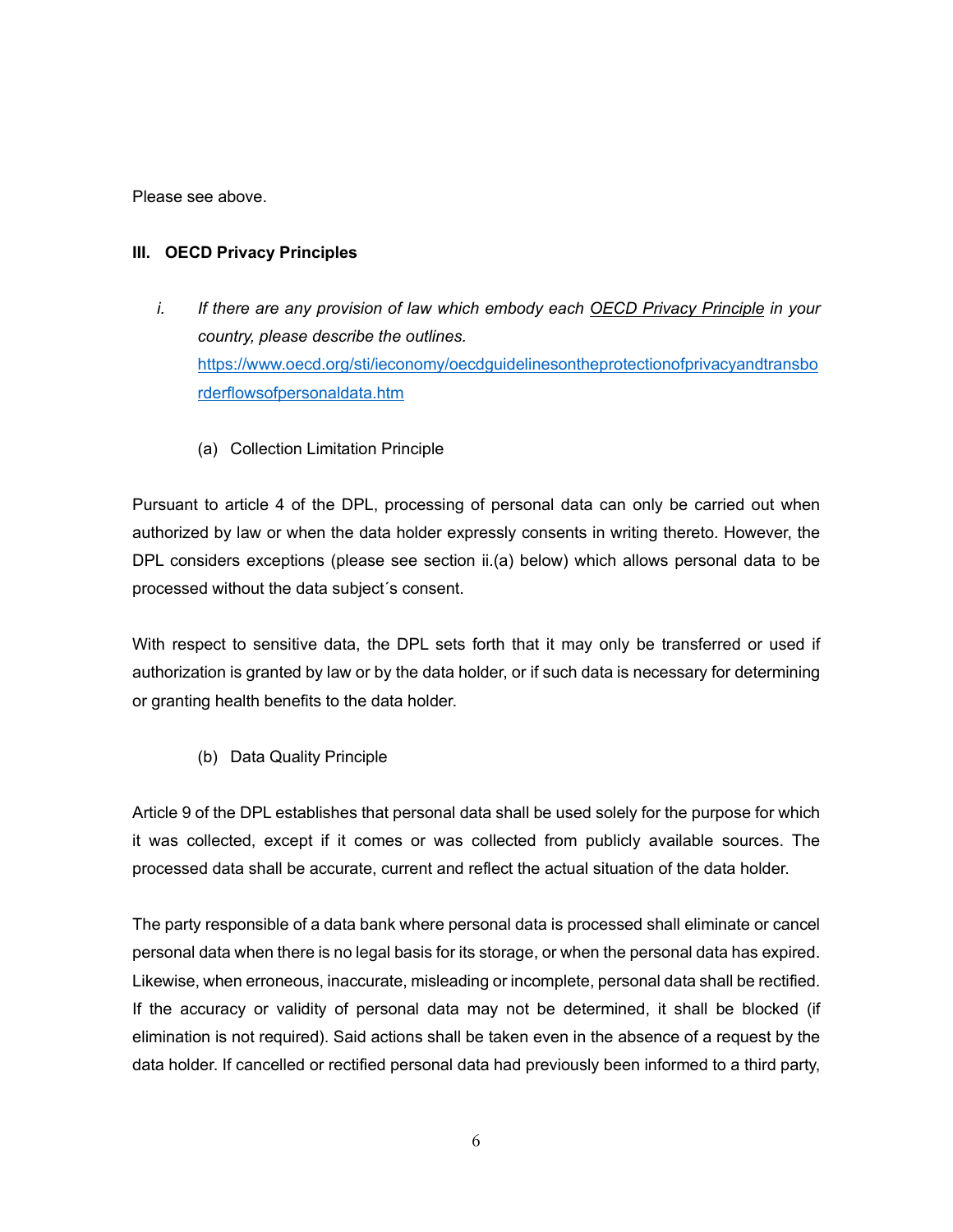the party responsible of the data bank shall inform the cancellation or amendment to the third party, as soon as possible (article 12 DPL).

(c) Purpose Specification Principle

As mentioned above, according to the DPL, the processing of personal data can only be carried out when authorized by law or when the data holder expressly consents in writing thereto. When giving this consent, the data holder must be duly informed with respect to the purpose of the storage of his/her personal data and the possible communication of the same to the public. The referred to authorization can be revoked by the data holder, in writing.

Moreover, article 1 of law No. 20,575 establishes that the processing of personal data relating to economic, financial, banking or commercial obligations, may only be done in connection with commercial risk assessment and the credit granting process. Therefore, this type of data may only be communicated to established businesses, for said purpose. Also, the referred to data may not be requested in connection with recruitment or preschool, school or higher education admission processes, for urgency medical attentions, or in order to apply to a public office or governmental job.

(d) Use Limitation Principle

As mentioned above, the processing of personal data can only be carried out when authorized by law or when the data holder expressly consents in writing thereto (article 4 DPL). Also, personal data shall be used solely for the purpose for which it was collected, except if it comes or was collected from publicly available sources (article 9 DPL).

(e) Security Safeguards Principle

There are no legal requirements to take appropriate technical security measures to protect personal data. However, the party responsible of a data bank where personal data is stored shall take due care of said data, being liable for any damages (article 11 DPL).

Also, public entities must strictly implement the pertinent measures of the Cybersecurity National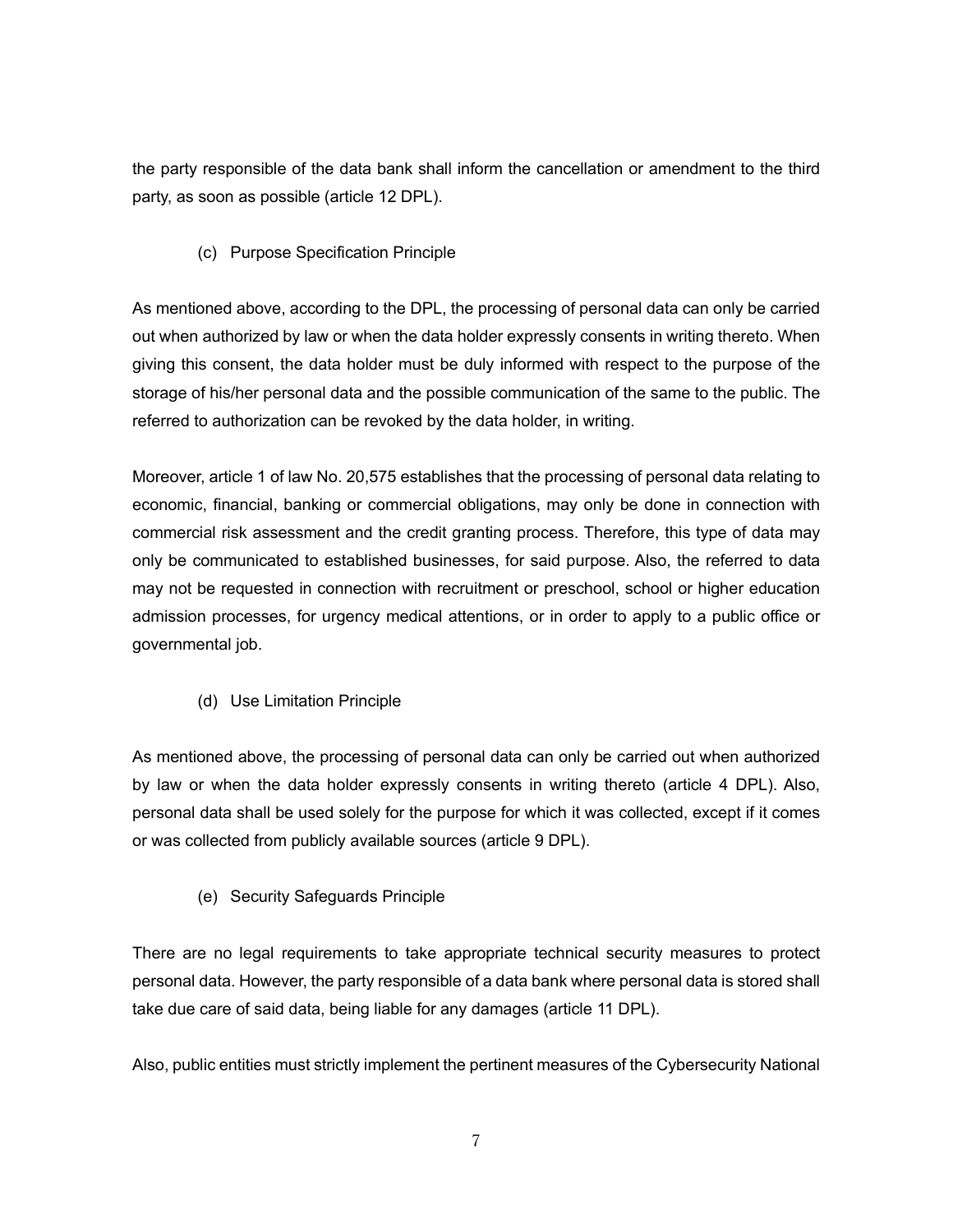Policy and the Presidential Instructions that impose specific measures on cybersecurity that must be observed by public entities.

(f) Openness Principle

There is no general policy of openness about developments, practices and policies with respect to personal data. Nevertheless, individuals are entitled to demand information about data concerning themselves, its origin and addressee, the purpose of the storage and the identification of the persons or agencies to whom his or her data is regularly transmitted.

# (g) Individual Participation Principle

In general terms, according to article 12 of the DPL, data holders can request to the party responsible of the registry or data bank where their personal data is being processed to:

- provide them with information regarding their personal data, including the purpose of the storage and processing, the origin of the data, recipients of the same, etc.
- amend the personal data when the same is erroneous, inaccurate, misleading, or incomplete.
- where applicable, eliminate, cancel or block personal data, mainly when there is no legal basis for the storage of the same, or when the same is not current.

The above rights may not be restricted by an agreement between parties.

If the party responsible of a data bank does not duly and timely respond in 2 business days to a request made by a data holder to obtain information regarding the latter's personal data, or to amend, cancel or block said data, or denies such request based on reasons other than those established by law, then the data holder may file a claim before the relevant ordinary civil court of justice. If the claim is resolved in favor of the data holder, aside from any corrective measures, the court may also impose a fine against the party responsible of the data bank for an amount that ranges between 1 to 50 Monthly Tax Units<sup>1</sup>, depending on the type of breach.

<span id="page-7-0"></span> $1$  1 Monthly Tax Unit is equivalent to US\$70 approx.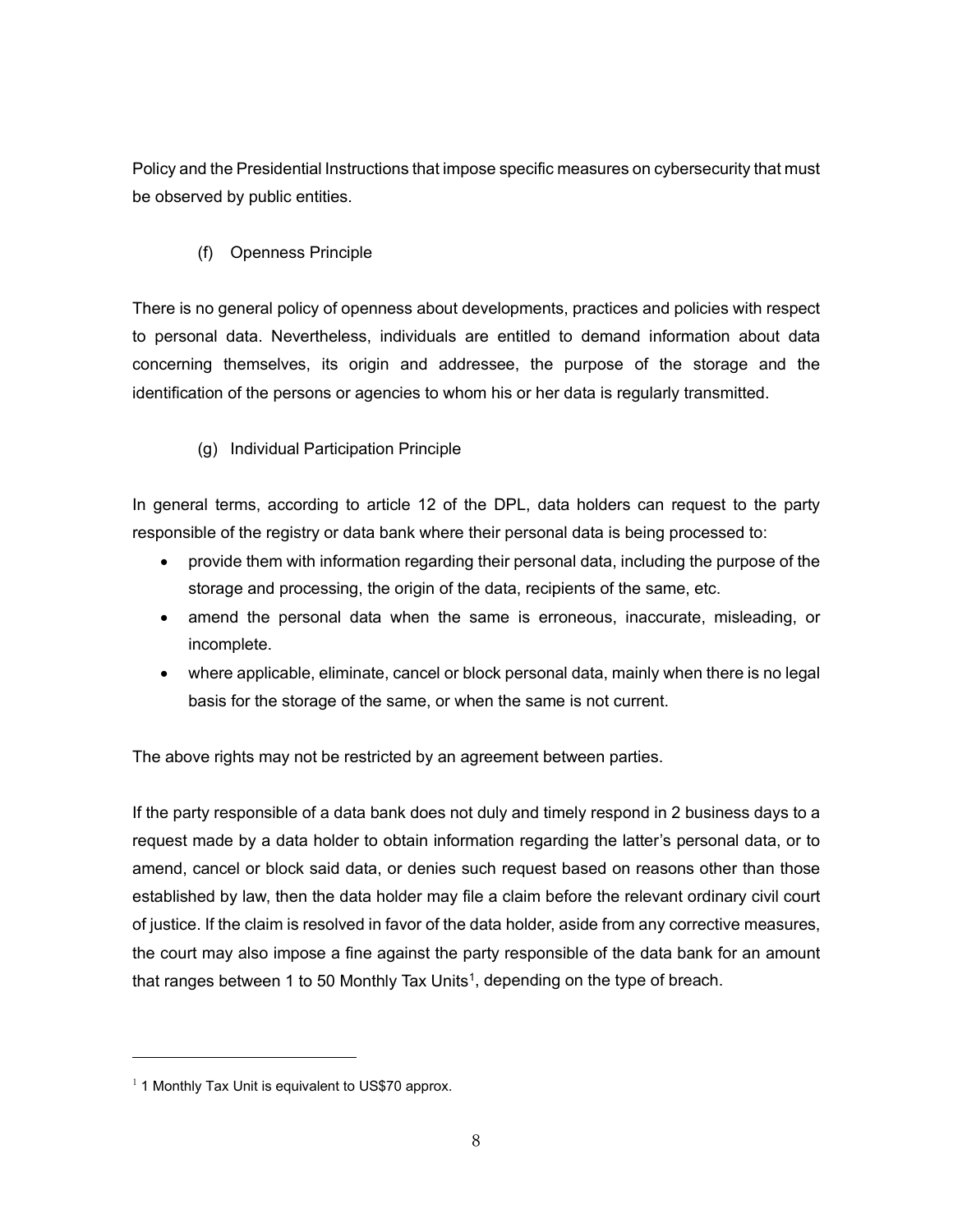In addition, the data holder is entitled to pursue pecuniary and moral damages against the party responsible of the data bank that misused the former's personal data. The indemnification shall be prudentially set forth by the judge based on the circumstances of the case and the seriousness of the facts.

# (h) Accountability Principle

The party responsible of a data bank where personal data is stored shall take due care of said data, being liable for any damages (article 11 DPL).

*ii. If there are any sectors in which any laws exclude the application of each OECD Privacy Principle, please describe the outline.*

The application of the following principles is excluded as follows:

(a) Collection Limitation Principle

According to article 4 of the DPL, no consent is required for the processing of personal data that comes or is collected from public sources, that has an economic, financial, banking or commercial nature, is contained in lists relating to a category or group of persons that only make reference to information such as the belonging of individuals to said group, their profession or activity, educational degrees, addresses or dates of birth, or is required for commercial communications of direct response or direct sale of goods or services. Also, no authorization is required if private legal entities handle personal data for their exclusive use or the use of their associates and entities to which they are affiliated, provided it is used for statistic or rate-setting purposes or for any general benefit of those indicated above.

(b) Purpose Specification Principle

When the personal data has been collected from publicly available sources this principle does not apply.

(c) Use Limitation Principle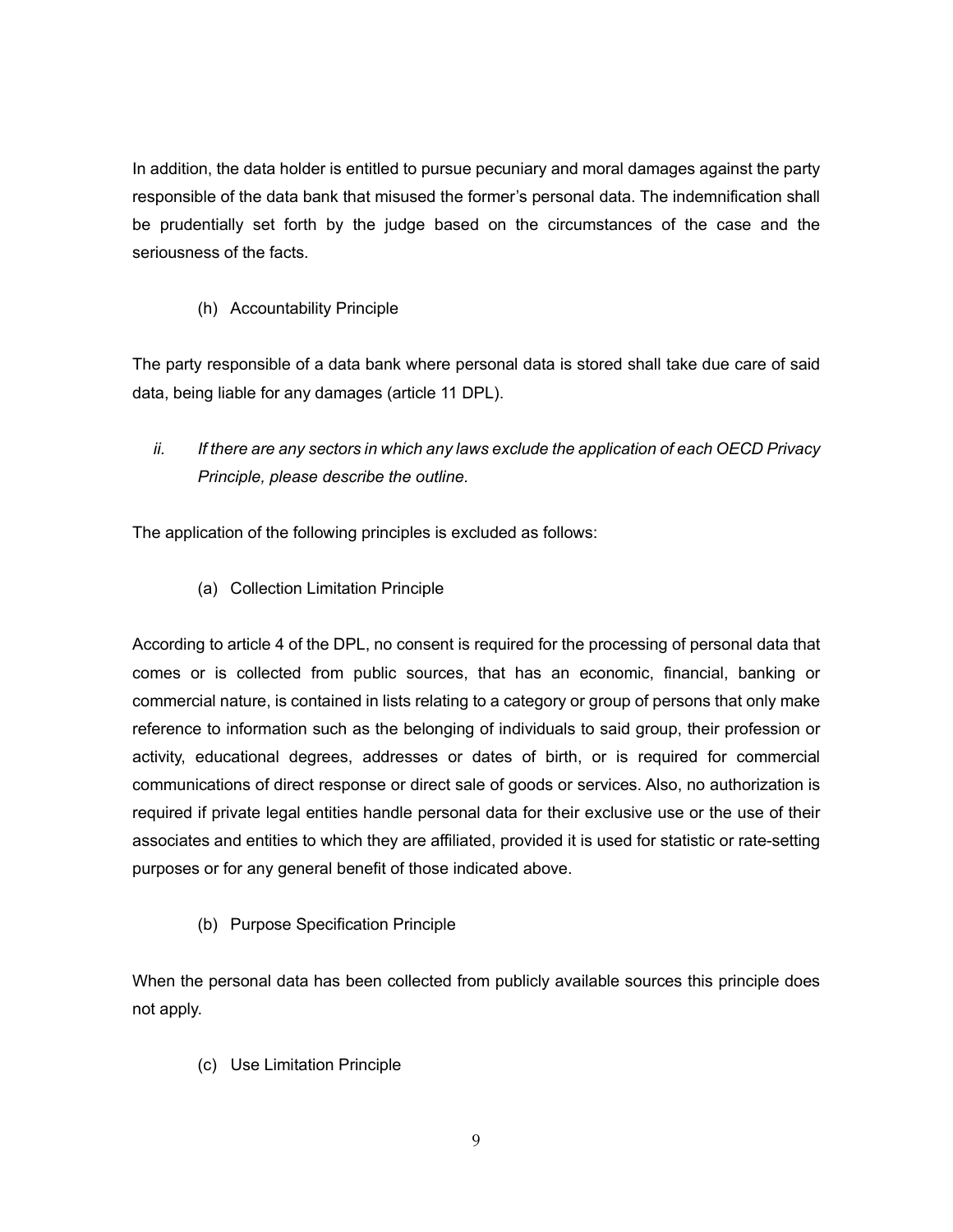When the personal data has been collected from sources available to the public this principle does not apply.

(d) Individual Participation Principle

According to article 15 of the DPL, no information, modification, cancellation or blocking of personal data may be requested when it prevents or hinders proper compliance with the supervisory functions of the government agency to which the request is made or if it affects the confidentiality or secrecy established in legal or regulatory provisions, the security of the nation or the national interest.

# **IV. Data Localization and Government Access**

*In your country, are there any systems having an impact on the rights of data subjects such as comprehensive government access to personal data or Data Localization? If yes, please describe them.* 

In Chile there is no regulation of a comprehensive government access to personal data. The processing of personal data by public entities may only be carried out regarding matters within their respective legal authority and subject to the rules set out in the DPL (article 20 DPL).

Regarding Data Localization (understood as the practice of keeping data within the country it originated from) there is no general rule that confine data within Chile's borders. Moreover, the transfer of personal data to other jurisdictions is not specifically regulated or restricted, so general rules of the DPL apply. The Bill seeks to regulate this matter, expressly allowing cross border transfer of personal data in certain cases (e.g., when the recipient is subject to a legal system that provides adequate level of protection to personal data; when the transfer of data is governed by contractual provisions; when the data holder expressly consents to a specific transfer, etc.).

## **V. The Data Protection Authority**

*If there is the data protection authority, please write down the name and address of the*